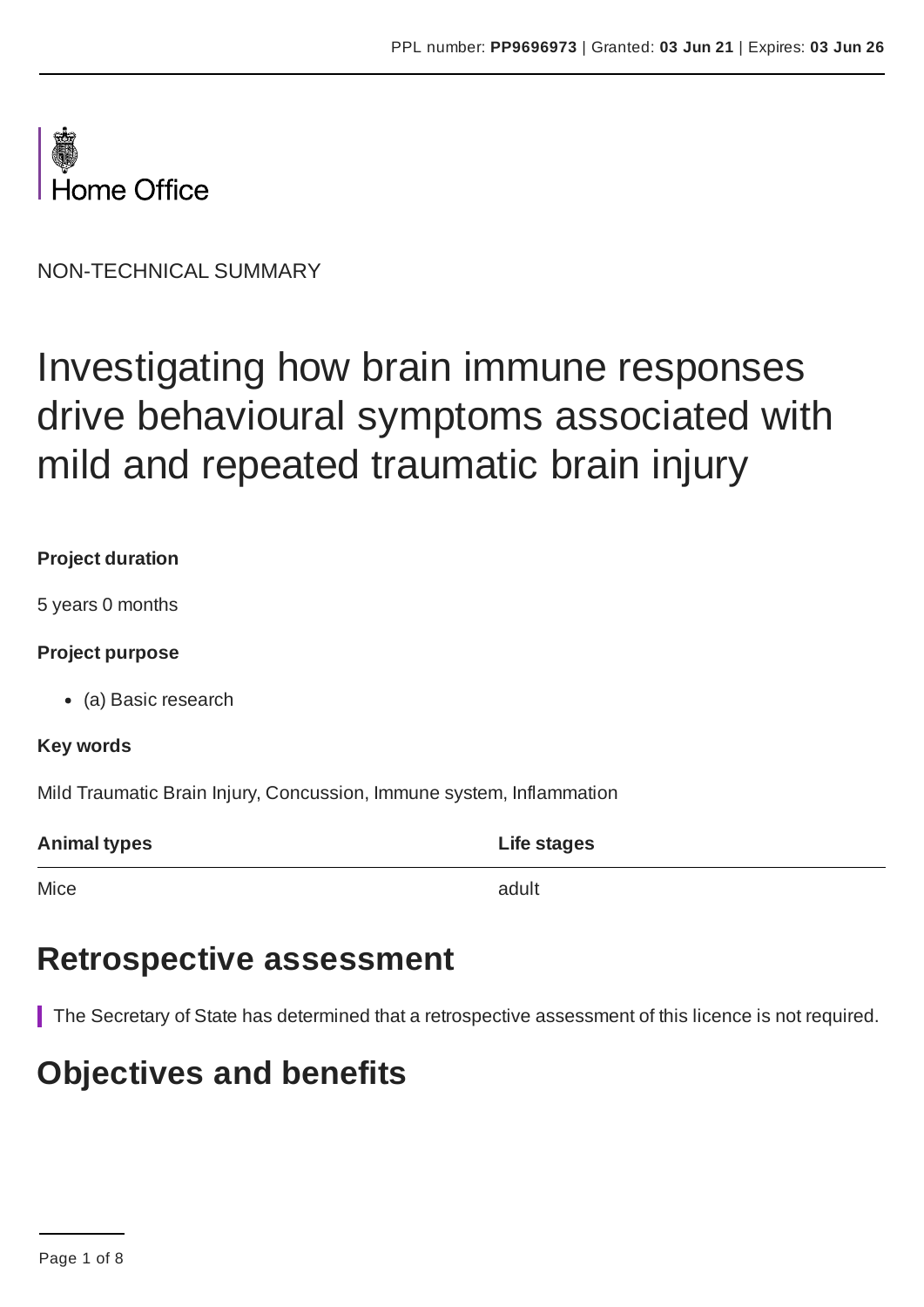#### **Description of the projects objectives, for example the scientific unknowns or clinical or scientific needs it's addressing.**

#### **What's the aim of this project?**

The aim of the project is to understand how the immune system responds to a mild traumatic brain injury (mTBI) (also known as concussion), and repeated mTBI (rmTBI; two injuries) and how it affects post-injury symptoms.

**Potential benefits likely to derive from the project, for example how science might be advanced or how humans, animals or the environment might benefit - these could be short-term benefits within the duration of the project or long-term benefits that accrue after the project has finished.**

#### **Why is it important to undertake this work?**

Mild Traumatic Brain Injury (mTBI), often referred to as concussion, is the most common form of traumatic brain injury due to accidents, assaults, domestic violence, contact sports and war.

The immediate effects of mTBI are well recognised, such as a brief loss of consciousness, headache and even short-term memory loss. However, it is now understood that in the long-term, mTBI, and particularly repeated mTBI (rmTBI), can cause mental health issues such as anxiety and depression, or even dementia and neurodegenerative disease in later life.

We are beginning to understand that mTBI is more dangerous than we thought, though we still don't know why.

Animal models suggest that the immune system can play a pivotal role in the both the damage and recovery of the brain after injury and during disease. However, much less is known of what specific role the immune system plays in mTBI. We hypothesise that an excessive immune response to mTBI and rmTBI is responsible for some of the long-term symptoms after head injury.

Here, we have an opportunity to understand the underlying biology of mTBI and rmTBI and pave the way for treatments in those suffering the long-term consequences.

#### **What outputs do you think you will see at the end of this project?**

Outputs from the project:

1) we will gain greater understanding of the nature of the immune response to mTBI and repeated mTBI (rmTBI) in a mouse model relevant to human injury.

2) we will understand if this immune response can be modified to improve behavioural symptoms after injury.

3) we will publish the results in open access, high-quality scientific journals and present the work at relevant conferences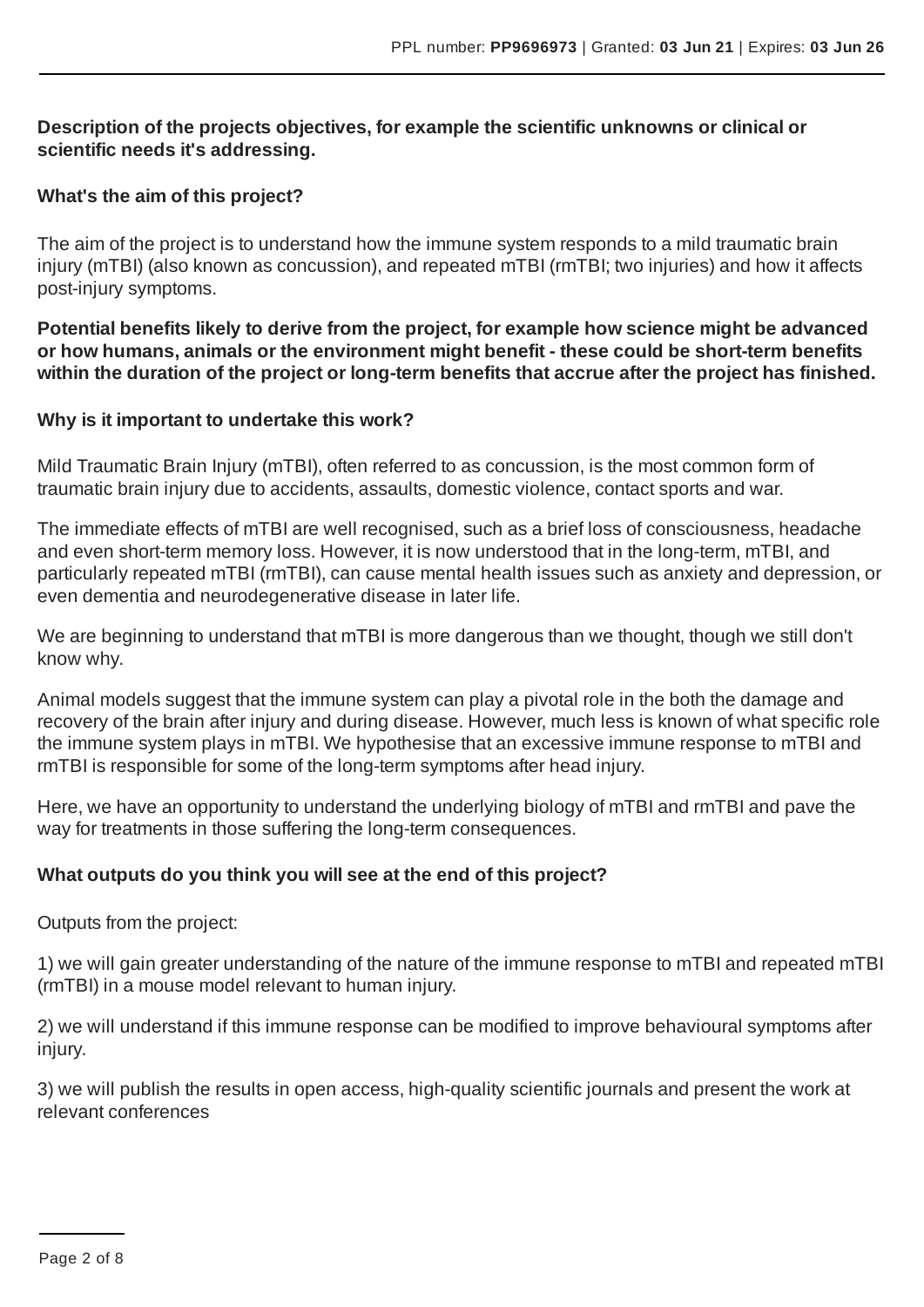4) we will share our results with collaborating scientists and ultimately make our data publically available

#### **Who or what will benefit from these outputs, and how?**

As we are looking at a brain injury (concussion) that can result in mental health issues, such as anxiety and depression, the underlying biology will be of interest to immunology, neurology, neuroscience, psychology and psychiatry researchers.

In the long-term, researchers investigating treatment options for mTBI will benefit from the understanding of how the immune system contributes to injury and symptoms. Ultimately, this will benefit the patients themselves.

#### **How will you look to maximise the outputs of this work?**

To maximise the outputs of this work we will:

1) Coordinate triannual meetings for our local institutes that cover immunology, neuroscience and barrier biology to update on our findings and receive feedback on the project. This will inform a wide range of immunologists, neuroscientists and clinicians working on brain injury and disease. We will organize biannual meetings with the local Concussion Research Group to disseminate findings to a wider scientific audience, but still within the realm of mTBI.

2) Disseminate data to a wider scientific audience and foster collaboration, by the traditional routes of national and international scientific conferences and seminar series, and use our active twitter account to highlight our own and others' findings.

3) All findings will be published on open-access preprint servers (i.e. biorxv), including negative data sets.

4) Any outputs will be assigned a digital object identifier (DOI) to facilitate sharing and accessibility of them.

#### **Species and numbers of animals expected to be used**

• Mice: 500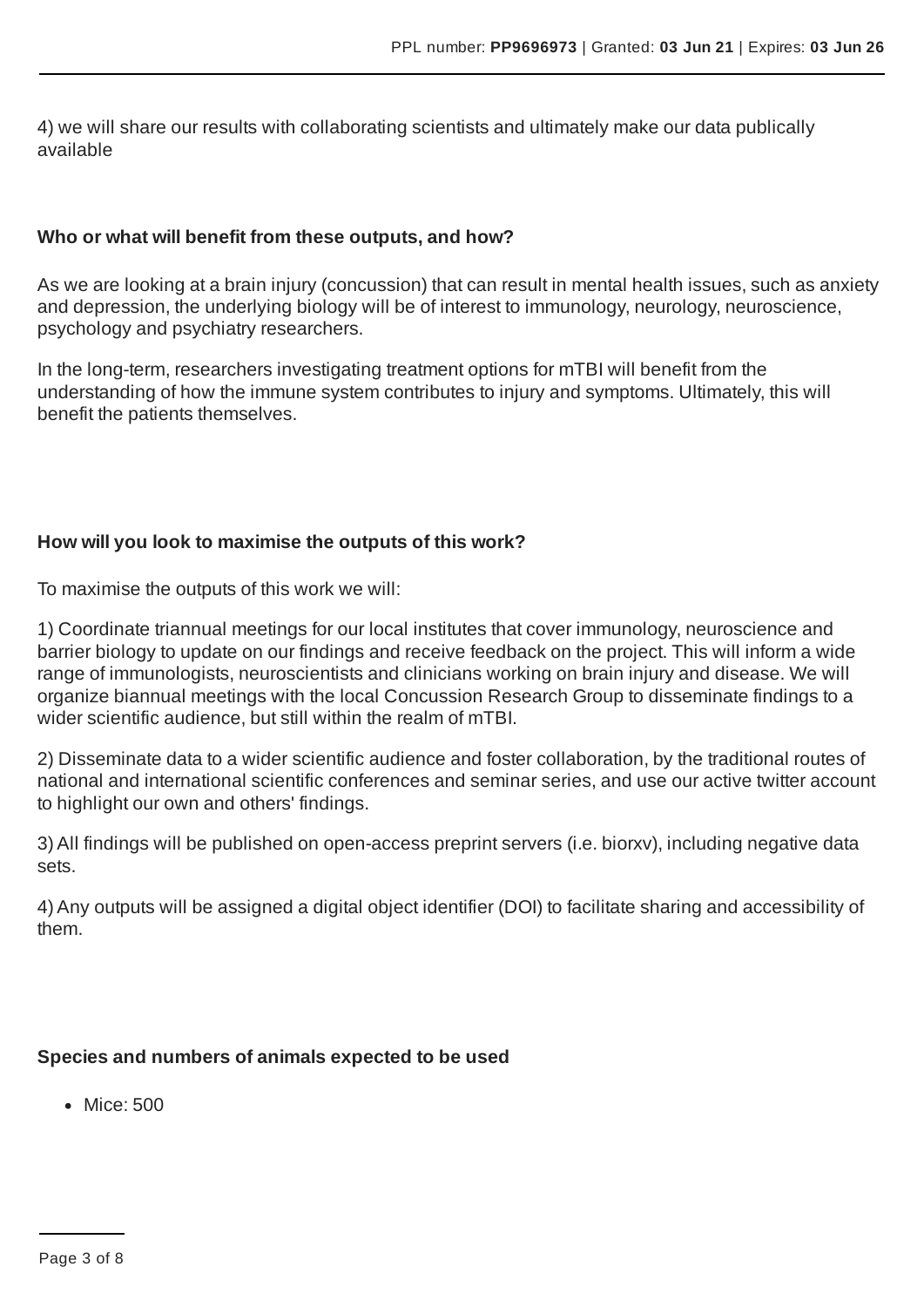## **Predicted harms**

**Typical procedures done to animals, for example injections or surgical procedures, including duration of the experiment and number of procedures.**

#### **Explain why you are using these types of animals and your choice of life stages.**

We will be using adult mice to investigate the biology of mild Traumatic Brain Injury (concussion).

Though it is clear that differences exist between mice and human brains in terms of structure, function and geometry, there is still substantial similarity in the physiology, including the immune and inflammatory response. The study of basic biology of mTBI is not possible in humans and raises significant ethical concerns in non-human primates. Lower species than rodents were considered, but due to the mouse brain's similarity to humans, and that measurement of behavioural symptoms is well characterised in mice and is a key part of our proposal, we have chosen this species.

Children and adolescents are also at risk of mTBI, however, the developing brain can be quite different from that of an adult. Therefore, this proposal will focus on the biology of adult mice after mTBI to ultimately understand the response in adult human injury.

#### **Typically, what will be done to an animal used in your project?**

Whilst under general anaesthesia, adult mice will receive a single impact to the head, or two impacts to the head (24 hours apart), referred to as a repeated mTBI (rmTBI), from a controlled electromagnetic impact device. Mice will not undergo any surgical procedures relating to the impact of their heads. Anaesthetised mice will lie, unrestrained on a sponge platform, allowing free movement of the head after impact, to represent the situation in human mTBI. Each mTBI, including induction of anaesthesia takes no longer than five minutes.

The refinement of precise and reproducible impacts will be confirmed prior to the above and therefore implemented as standard throughout the experimental procedures.

Mice will be closely monitored following the procedure and returned to their home cage after recovering from anaesthetic.

Mice may undergo behavioural testing following sham (a control group that mimics all aspect of the mTBI procedure, except the impact itself), mTBI or rmTBI (for up to three months) to assess their neurological, emotional, and cognitive function. The tests are painless, stress-free and non-invasive.

To investigate the underlying biology, substances may be administered to prior, during or after the mTBI or rmTBI to manipulate the immune response to head injury.

Standard routes of administration will be used, such oral, intravenous or subcutaneous but also direct injection to the central nervous system. This will require general anaesthesia and surgical exposing of skull using aseptic technique. Procedures requiring surgery will only be performed once per animal.

Page 4 of 8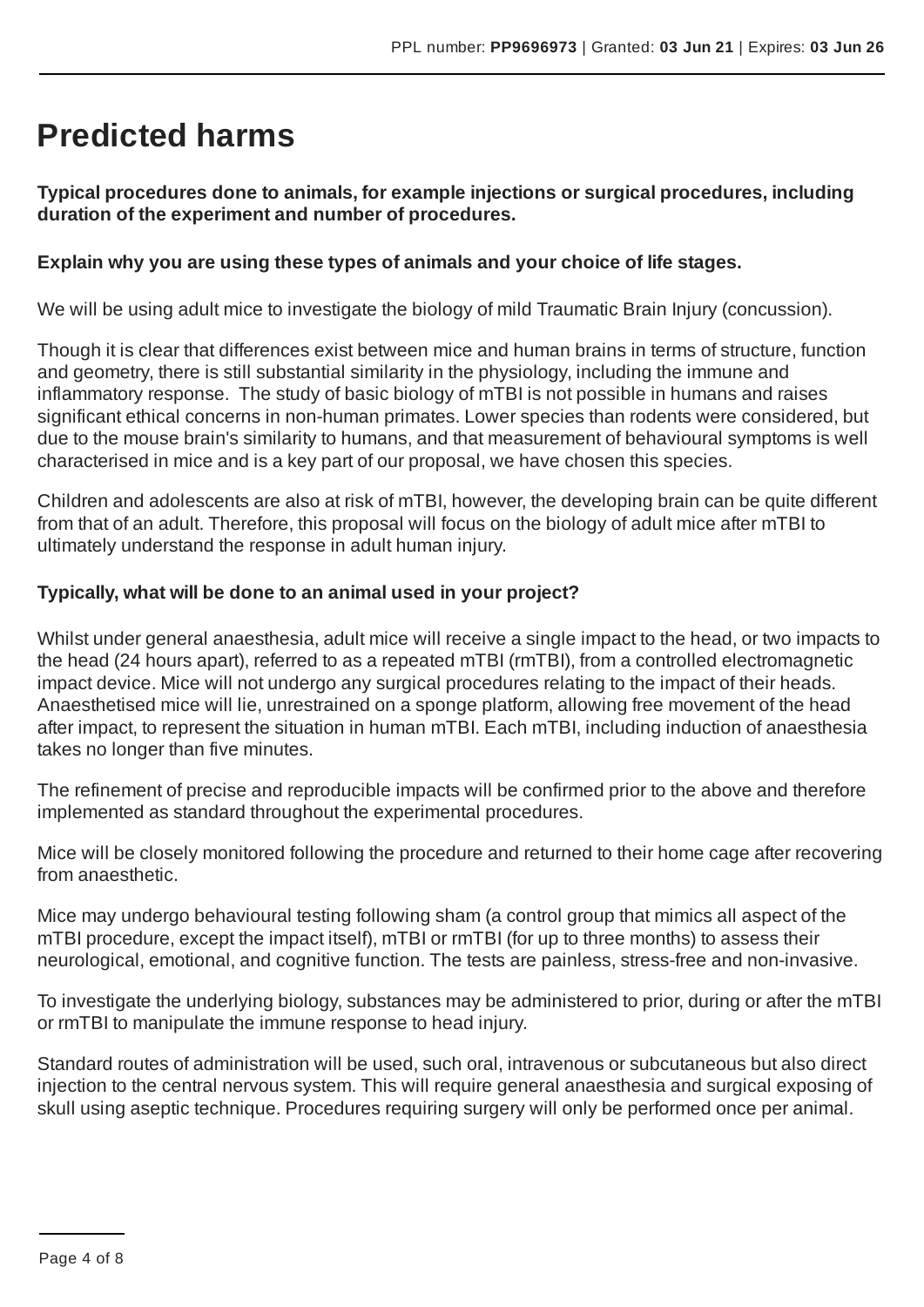#### **What are the expected impacts and/or adverse effects for the animals during your project?**

Mild TBI is typically associated with a brief depression in breathing, followed by a prolonged time to recovery from anaesthetic. Following waking from anaesthetic, animals may appear unwell (self isolate, reduce movement), which typically gets better within 24 hours. After this, animals appear normal. After 24 hours, only sensitive behavioral tests can distinguish animals that have had a mTBI compared to animals that have not.

Our data shows that mice lose no more than 5% body weight 24 hours after, which returns to normal after 2-3 days.

Our previous experience indicates that in a proportion of animals, breathing does not return to normal and the animal does not wake up from anaesthetic (<10% animals).

A rare complication is that mTBI causes fracture of the skull (0.03%).

Injections to the cisterna magna, a fluid filled region at the back of the brain, are performed under anaesthesia, as a result animals have few associated adverse effects. Local bleeding is possible after surgical incision of the skin.

Animals will experience stress or transient discomfort during restraint for injection of substances or inhalation of gaseous anaesthetics (100% incidence).

#### **Expected severity categories and the proportion of animals in each category, per species.**

#### **What are the expected severities and the proportion of animals in each category (per animal type)?**

Expected severity of mTBI, rmTBI and substance injection to the central nervous system is moderate (75%).

Behavioural test are mild severity (80%).

#### **What will happen to animals at the end of this project?**

Killed

### **Replacement**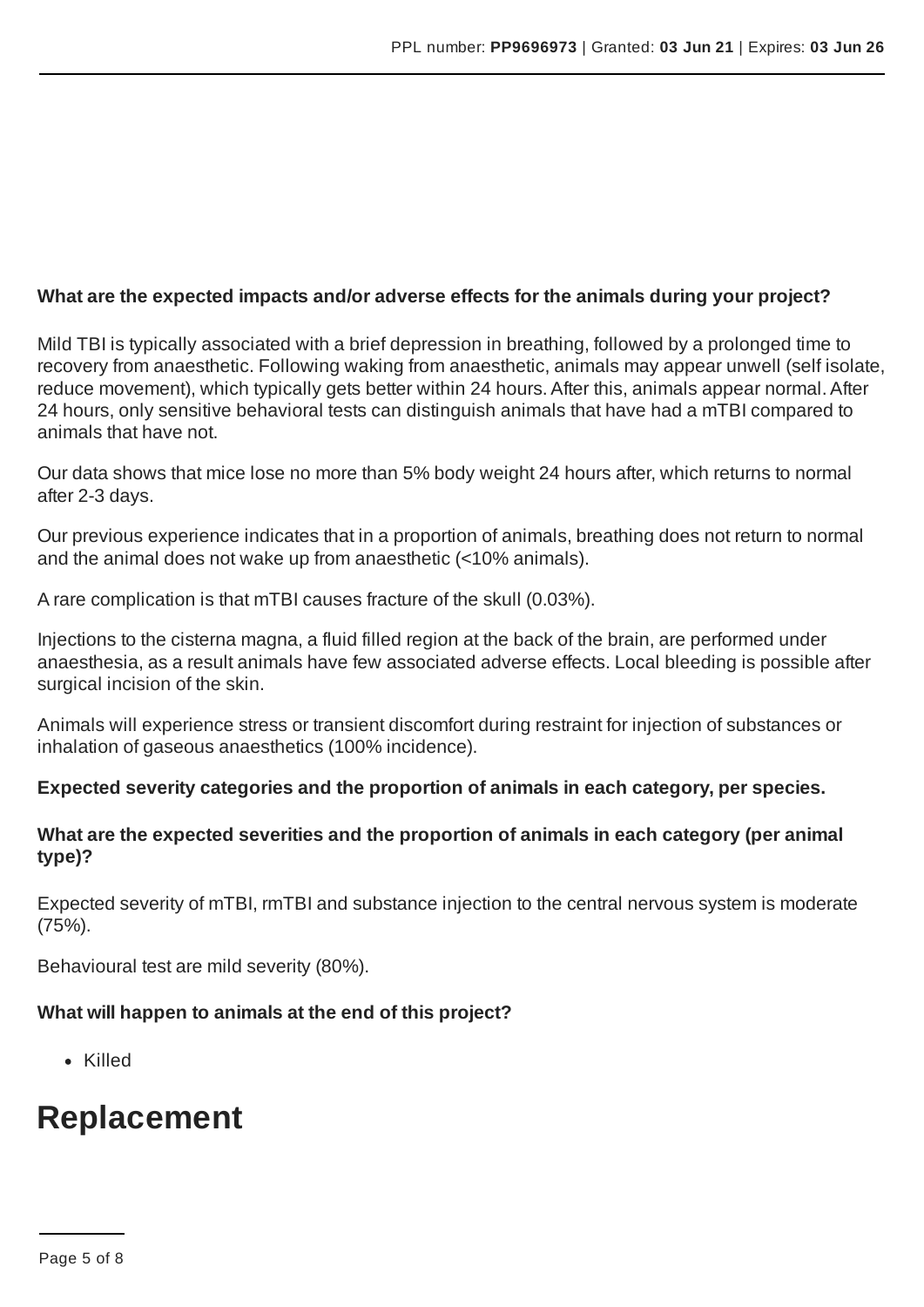#### **State what non-animal alternatives are available in this field, which alternatives you have considered and why they cannot be used for this purpose.**

#### **Why do you need to use animals to achieve the aim of your project?**

The study of basic biological mechanisms of mTBI is not possible in humans. We aim to understand how the immune system regulates complex behaviours after a brain injury, which can only be done in animals.

#### **Which non-animal alternatives did you consider for use in this project?**

Organoids (cells grown in vitro to resembles an organ), also called 'mini-brains' were considered to assess cellular processes, but are not relevant to the study of behaviour.

#### **Why were they not suitable?**

Complex behavioural changes cannot be studies in cells, no matter how complex current 'mini-brain' technologies are.

## **Reduction**

**Explain how the numbers of animals for this project were determined. Describe steps that have been taken to reduce animal numbers, and principles used to design studies. Describe practices that are used throughout the project to minimise numbers consistent with scientific objectives, if any. These may include e.g. pilot studies, computer modelling, sharing of tissue and reuse.**

#### **How have you estimated the numbers of animals you will use?**

From analysis of our previous studies and consultation with a statistician and use of the National Centre for the Replacement, Refinement and Reduction of Animals in Research 'Experimental Design Assistant' (NC3R's EDA) has been used to calculate the number of animals needed.

#### **What steps did you take during the experimental design phase to reduce the number of animals being used in this project?**

Multiple read-outs will be measured in the same experiment, e.g. multiple behavioral tests measuring different aspects of behaviour in the same mice and a full range of tissue taken and analysis performed from the same animal after it is killed.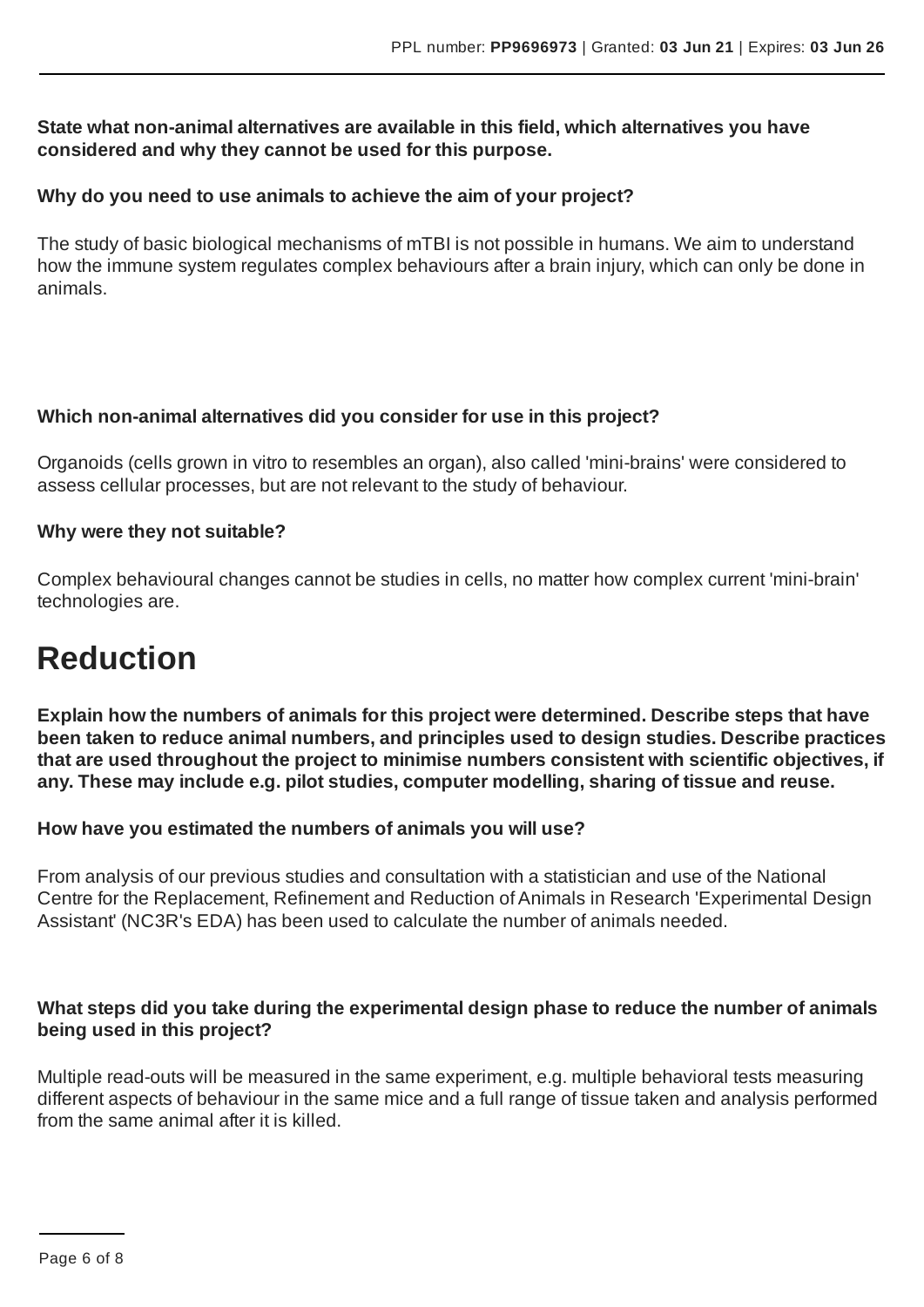The NC3R's experimental design assistant has been used, and will continue to be used, to determine the minimum number of animals to provide sufficient power to analyse relevant effects sizes of treatments.

#### **What measures, apart from good experimental design, will you use to optimise the number of animals you plan to use in your project?**

Behavioural studies will use an optimal number of tests to maximise the information from each animal. The number and order of these tests has been previously validated to ensure each parameter can detect change in behaviour without overstressing the animal.

Pilot studies will be undertaken when starting new experiments to inform experimental design, i.e. power calculations, again optimising animal use.

A continued effort will be made to share tissue from experimental animals.

# **Refinement**

**Give examples of the specific measures (e.g., increased monitoring, post-operative care, pain management, training of animals) to be taken, in relation to the procedures, to minimise welfare costs (harms) to the animals. Describe the mechanisms in place to take up emerging refinement techniques during the lifetime of the project.**

**Which animal models and methods will you use during this project? Explain why these models and methods cause the least pain, suffering, distress, or lasting harm to the animals.**

A mouse model of mild Traumatic Brain Injury (mTBI) and repeated mTBI (rmTBI; two successive injuries) (often referred to as concussion) will be performed. Mice will be under general anaesthesia during the head injury and peri-operative pain medication will be administered which will reduce stress and pain for the animal. Mice will not undergo any surgical procedures relating to the impact of their heads.

Mice will be closely monitored following the procedure and quickly returned to their homecage with their littermates after recovering from anaesthetic to reduce stress.

#### **Why can't you use animals that are less sentient?**

Lower species than mice were considered, but due to the mouse brain's similarity to humans, and that measurement of behavioural symptoms is well characterised in mice and is a key part of our proposal, we have chosen this species.